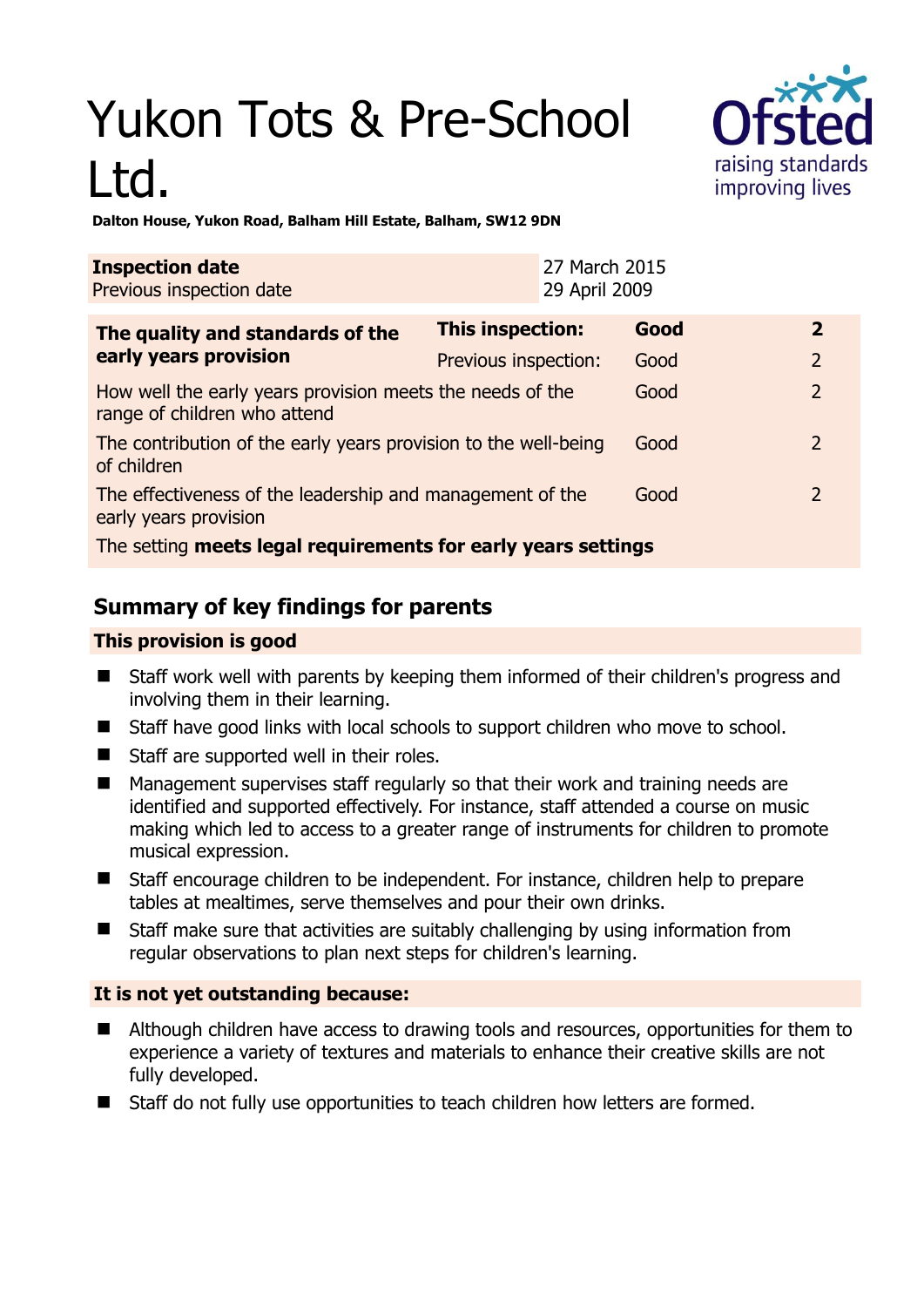# **What the setting needs to do to improve further**

#### **To further improve the quality of the early years provision the provider should:**

- $\blacksquare$  provide more opportunities for children to learn how letters are formed
- increase opportunities for children to experience a range of different textures and materials, to support their creative skills.

#### **Inspection activities**

- The inspector observed interaction between staff and children in the indoor and outdoor environments.
- The inspector tracked the progress of several children.
- The inspector sampled a range of documentation and held a discussion with the manager.
- The inspector spoke to staff, parents and children and took their views into consideration.

#### **Inspector**

Jennifer Beckles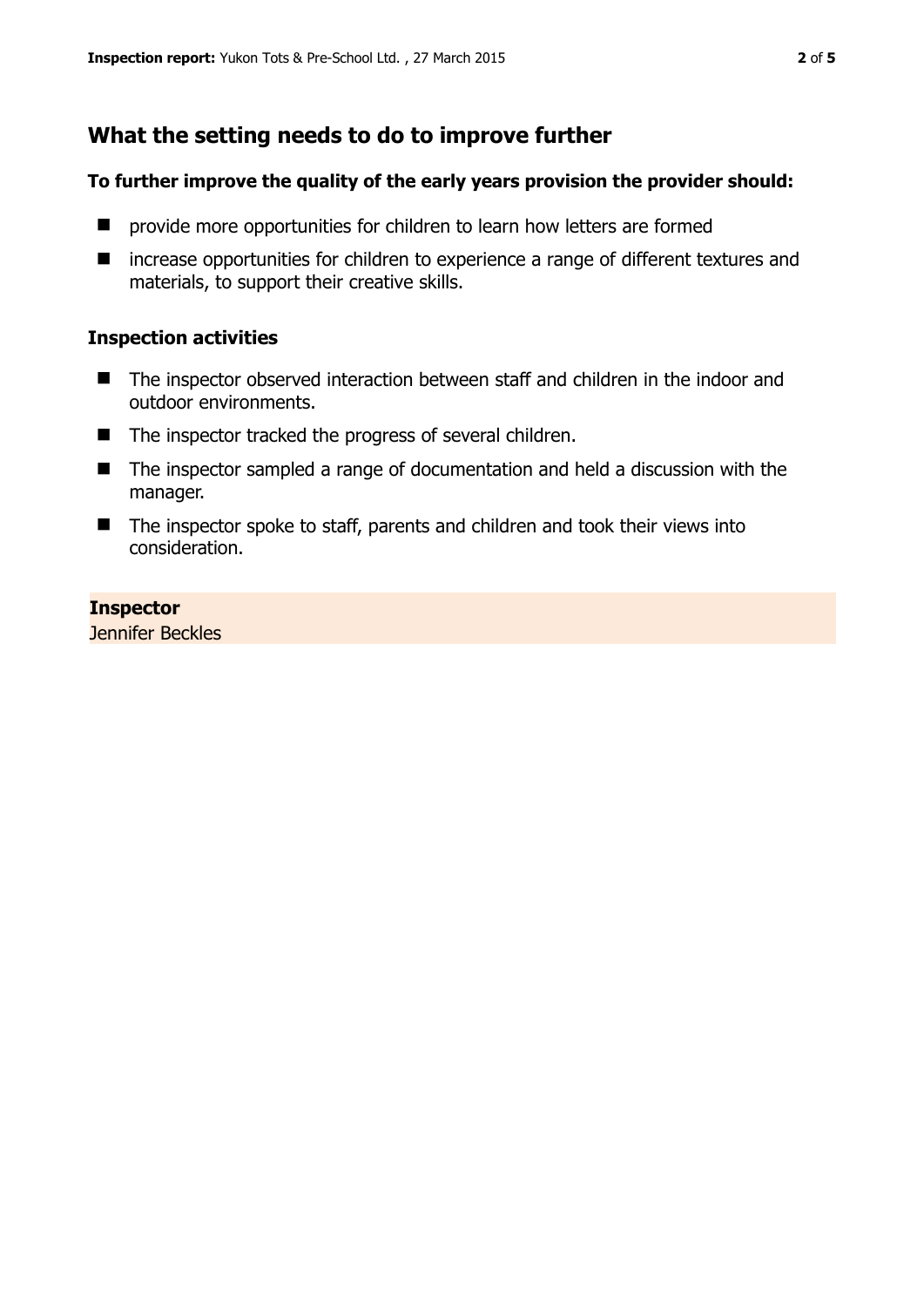## **Inspection findings**

#### **How well the early years provision meets the needs of the range of children who attend. This is good**

Children make good progress. Staff plan carefully to meet the individual needs of children. They present activities that are stimulating and cover all areas of learning. The quality of teaching is good. Staff promote children's language development well, for example, teaching children the names of the different toy animals as they play. Children develop their hand control as they experiment with making marks using pencils and crayons in the office role play area. They develop good maths skills, for example, as they learn to sort and group fruit and vegetables as they play in the home corner. They concentrate well and take turns to speak and listen. Children learn to consider the needs of others as they take care of baby dolls. Staff teach them why babies need to be fed and kept clean. Older children recognise their names and letters of the alphabet, which supports their early literacy skills. Overall, children learn good skills for later use in school.

#### **The contribution of the early years provision to the well-being of children is good**

Staff find out about children's personalities and interests when they start, and plan engaging activities. This builds children's confidence and motivates them to learn. Staff build warm relationships with children, which helps them to feel secure. Effective staffing arrangements provide children with consistent care that supports their well-being. Children learn hygiene routines. For example, staff teach them to wash their hands at appropriate times. Children have good opportunities to develop their physical skills in the outdoor area, for example, as they enjoy climbing and balancing on the climbing frame, and as staff throw and catch balls with them. Staff provide nutritious meals and snacks, which promote healthy eating habits, and cater for special dietary needs. Children show good awareness of how to behave in safe ways. They move safely around the nursery; they walk one behind the other and hold on to the handrail as they go up and down the stairs.

#### **The effectiveness of the leadership and management of the early years provision is good**

The manager's good understanding of regulatory requirements helps to ensure that children are kept safe. She vets all staff by carrying out background checks to assess their suitability for their roles. She implements relevant policies and procedures to protect children from harm. For example, staff have good knowledge of the safeguarding procedures and know what to do if they are concerned about a child's welfare. The manager monitors nursery practice well. She works directly with staff in the group room, observing and feeding back to them regularly to enhance their skills. She checks planning and children's assessments regularly for quality and consistency. The manager evaluates all areas of the nursery and has determined clear goals for improvement. For example, she plans to introduce a separate garden area for children under two years of age.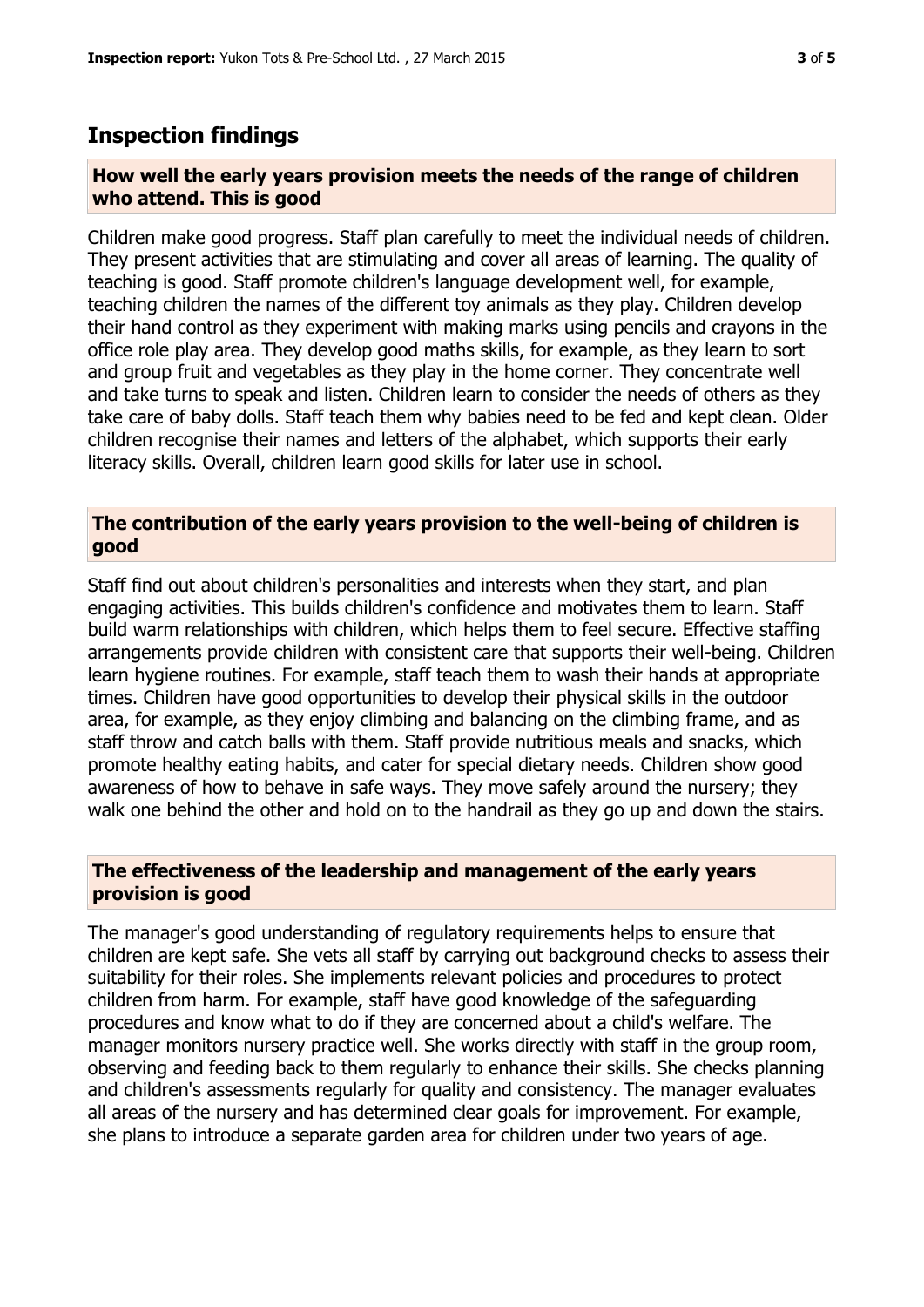## **Setting details**

| Unique reference number       | 123142                   |  |
|-------------------------------|--------------------------|--|
| <b>Local authority</b>        | Wandsworth               |  |
| <b>Inspection number</b>      | 836134                   |  |
| <b>Type of provision</b>      | Full-time provision      |  |
| <b>Registration category</b>  | Childcare - Non-Domestic |  |
| <b>Age range of children</b>  | $1 - 8$                  |  |
| <b>Total number of places</b> | 26                       |  |
| Number of children on roll    | 14                       |  |
| <b>Name of provider</b>       | Yukon Day Nursery Ltd.   |  |
| Date of previous inspection   | 29 April 2009            |  |
| <b>Telephone number</b>       | 0208 673 3307            |  |

Yukon Tots & Pre-School Ltd opened in January 1993 and operates from a large hall with additional rooms, beneath a block of flats on the Balham Hill estate, in the London Borough of Wandsworth. The nursery operates each weekday from 8am until 6pm, during term time only. A total of four staff, including the manager, are employed to work with the children. Two staff hold a degree in early years and two hold a relevant qualification at level 3. The nursery receives funding for free early education places for children aged two, three and four years.

This inspection was carried out by Ofsted under sections 49 and 50 of the Childcare Act 2006 on the quality and standards of provision that is registered on the Early Years Register. The registered person must ensure that this provision complies with the statutory framework for children's learning, development and care, known as the Early Years Foundation Stage.

Any complaints about the inspection or the report should be made following the procedures set out in the guidance 'Complaints procedure: raising concerns and making complaints about Ofsted', which is available from Ofsted's website: www.gov.uk/government/organisations/ofsted. If you would like Ofsted to send you a copy of the guidance, please telephone 0300 123 4234, or email enquiries@ofsted.gov.uk.